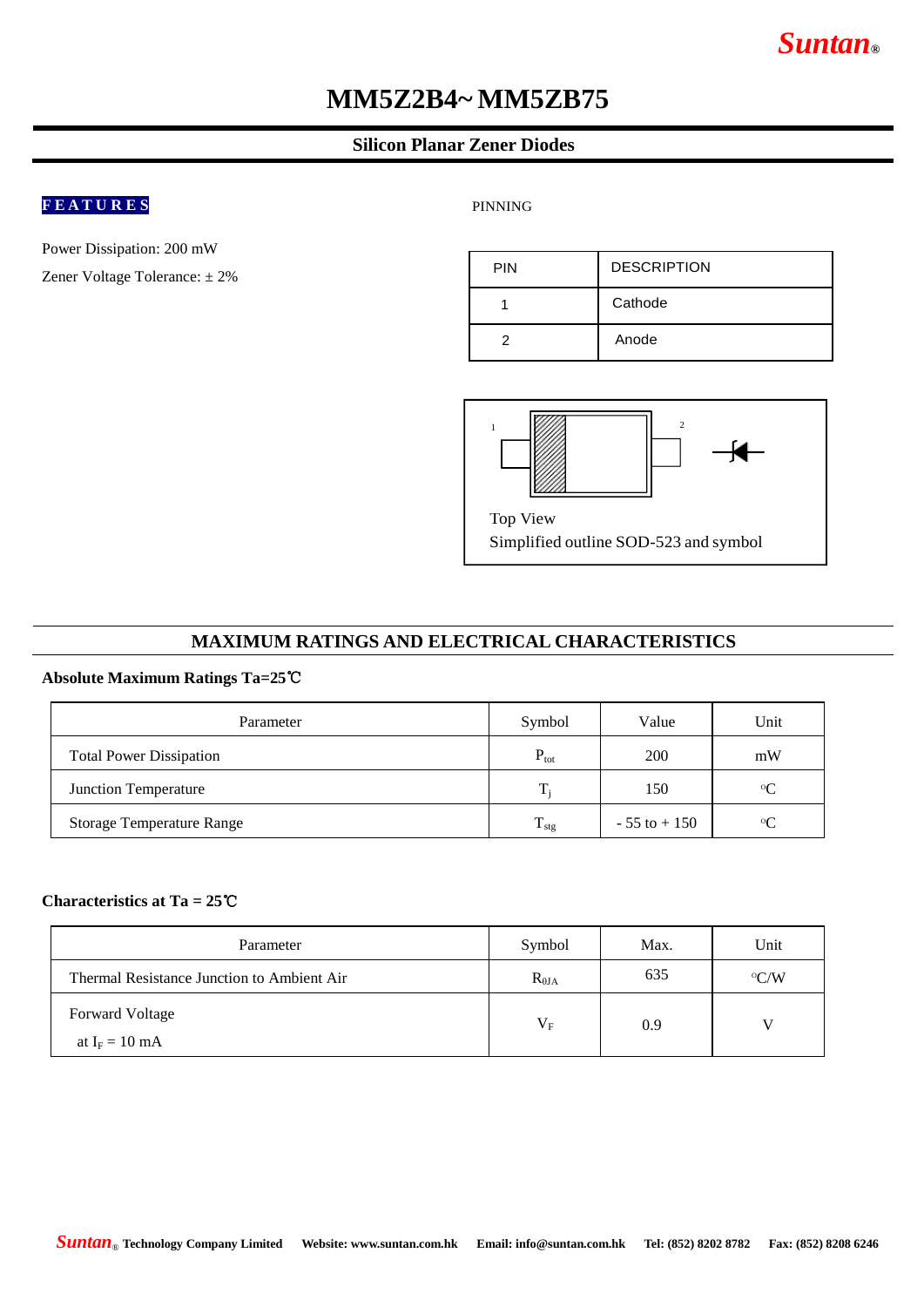### **Silicon Planar Zener Diodes MM5Z2B4~ MM5ZB75**

| Type    |                            | Zener Voltage Range <sup>1)</sup> |     |            | Dynamic Impedance |                          | Reverse Leakage Current |                |
|---------|----------------------------|-----------------------------------|-----|------------|-------------------|--------------------------|-------------------------|----------------|
|         | Marking                    | for<br>$l_{ZT}$<br>$V_{znom}$     |     | $V_{ZT}$   | $Z_{ZT}$ (Max.)   | at $\mathbf{I}_\text{Z}$ | $I_R$ (Max.)            | at $\rm V_R$   |
|         | Code                       | V                                 | mA  | V          | $\Omega$          | mA                       | $\mu A$                 | V              |
| MM5Z2B4 | XY                         | 2.4                               | 5   | 2.3522.448 | 100               | 5                        | 120                     | 1              |
| MM5Z2B7 | XZ                         | 2.7                               | 5   | 2.6462.754 | 110               | 5                        | 120                     | $\mathbf{1}$   |
| MM5Z3B0 | <b>FR</b>                  | 3.0                               | 5   | 2.943.06   | 120               | 5                        | 50                      | $\mathbf{1}$   |
| MM5Z3B3 | <b>FX</b>                  | 3.3                               | 5   | 3.2343.366 | 130               | 5                        | 20                      | $\mathbf{1}$   |
| MM5Z3B6 | <b>FY</b>                  | 3.6                               | 5   | 3.5283.672 | 130               | 5                        | 10                      | $\mathbf{1}$   |
| MM5Z3B9 | <b>FZ</b>                  | 3.9                               | 5   | 3.8223.978 | 130               | 5                        | 5                       | $\mathbf{1}$   |
| MM5Z4B3 | HA                         | 4.3                               | 5   | 4.2144.386 | 130               | 5                        | 5                       | $\mathbf{1}$   |
| MM5Z4B7 | H B                        | 4.7                               | 5   | 4.6064.794 | 130               | 5                        | $\overline{c}$          | $\mathbf{1}$   |
| MM5Z5B1 | HC                         | 5.1                               | 5   | 4.9985.202 | 130               | 5                        | $\overline{2}$          | 1.5            |
| MM5Z5B6 | HD                         | 5.6                               | 5   | 5.4885.712 | 80                | 5                        | $\mathbf{1}$            | 2.5            |
| MM5Z6B2 | HE                         | 6.2                               | 5   | 6.0766.324 | 50                | 5                        | $\mathbf{1}$            | 3              |
| MM5Z6B8 | HF                         | 6.8                               | 5   | 6.6646.936 | 30                | 5                        | 0.5                     | 3.5            |
| MM5Z7B5 | HH                         | 7.5                               | 5   | 7.357.65   | 30                | 5                        | 0.5                     | $\overline{4}$ |
| MM5Z8B2 | HJ                         | 8.2                               | 5   | 8.0368.364 | 30                | 5                        | 0.5                     | 5              |
| MM5Z9B1 | HK                         | 9.1                               | 5   | 8.9189.282 | 30                | 5                        | 0.5                     | $6\,$          |
| MM5ZB10 | $\mathop{\rm HM}\nolimits$ | 10                                | 5   | 9.810.2    | 30                | 5                        | 0.1                     | $\tau$         |
| MM5ZB11 | HN                         | 11                                | 5   | 10.7811.22 | 30                | 5                        | 0.1                     | 8              |
| MM5ZB12 | HP                         | 12                                | 5   | 11.7612.24 | 35                | 5                        | 0.1                     | $\overline{9}$ |
| MM5ZB13 | <b>HR</b>                  | 13                                | 5   | 12.7413.26 | 35                | 5                        | 0.1                     | 10             |
| MM5ZB15 | HX                         | 15                                | 5   | 14.715.3   | 40                | 5                        | 0.1                     | 11             |
| MM5ZB16 | <b>HY</b>                  | 16                                | 5   | 15.6816.32 | 40                | 5                        | 0.1                     | 12             |
| MM5ZB18 | HZ                         | 18                                | 5   | 17.6418.36 | 45                | 5                        | 0.1                     | 13             |
| MM5ZB20 | JA                         | 20                                | 5   | 19.620.4   | 50                | 5                        | 0.1                     | 15             |
| MM5ZB22 | $_{\rm JB}$                | 22                                | 5   | 21.5622.44 | 55                | 5                        | 0.1                     | 17             |
| MM5ZB24 | $\rm JC$                   | 24                                | 5   | 23.5224.48 | 60                | 5                        | 0.1                     | 19             |
| MM5ZB27 | $\rm JD$                   | 27                                | 5   | 26.4627.54 | 70                | $\mathbf{2}$             | 0.1                     | 21             |
| MM5ZB30 | JE                         | 30                                | 5   | 29.430.6   | 80                | $\overline{c}$           | 0.1                     | 23             |
| MM5ZB33 | JF                         | 33                                | 5   | 32.3433.66 | 80                | $\overline{c}$           | 0.1                     | 25             |
| MM5ZB36 | $\rm JH$                   | 36                                | 5   | 35.2836.72 | 90                | $\overline{c}$           | 0.1                     | 27             |
| MM5ZB39 | $\mathbf{J}\mathbf{J}$     | 39                                | 2.5 | 38.2239.78 | 100               | $\overline{c}$           | $\boldsymbol{2}$        | 30             |
| MM5ZB43 | JK                         | 43                                | 2.5 | 42.1443.86 | 130               | $\overline{c}$           | $\overline{2}$          | 33             |
| MM5ZB47 | JM                         | 47                                | 2.5 | 46.0647.94 | 150               | $\overline{c}$           | $\sqrt{2}$              | 36             |
| MM5ZB51 | YA                         | 51                                | 2.5 | 49.9852.02 | 180               | $\overline{2}$           | $\mathbf{1}$            | 39             |
| MM5ZB56 | YB                         | 56                                | 2.5 | 54.8857.12 | 180               | $\overline{c}$           | $\mathbf{1}$            | 43             |
| MM5ZB62 | YC                         | 62                                | 2.5 | 60.7663.24 | 200               | $\sqrt{2}$               | 0.2                     | 47             |
| MM5ZB68 | YD                         | 68                                | 2.5 | 66.6469.36 | 250               | $\sqrt{2}$               | 0.2                     | 52             |
| MM5ZB75 | YE                         | 75                                | 2.5 | 73.576.5   | 300               | $\overline{2}$           | 0.2                     | 57             |

<sup>1)</sup> Tested with pulses tp = 20 ms.